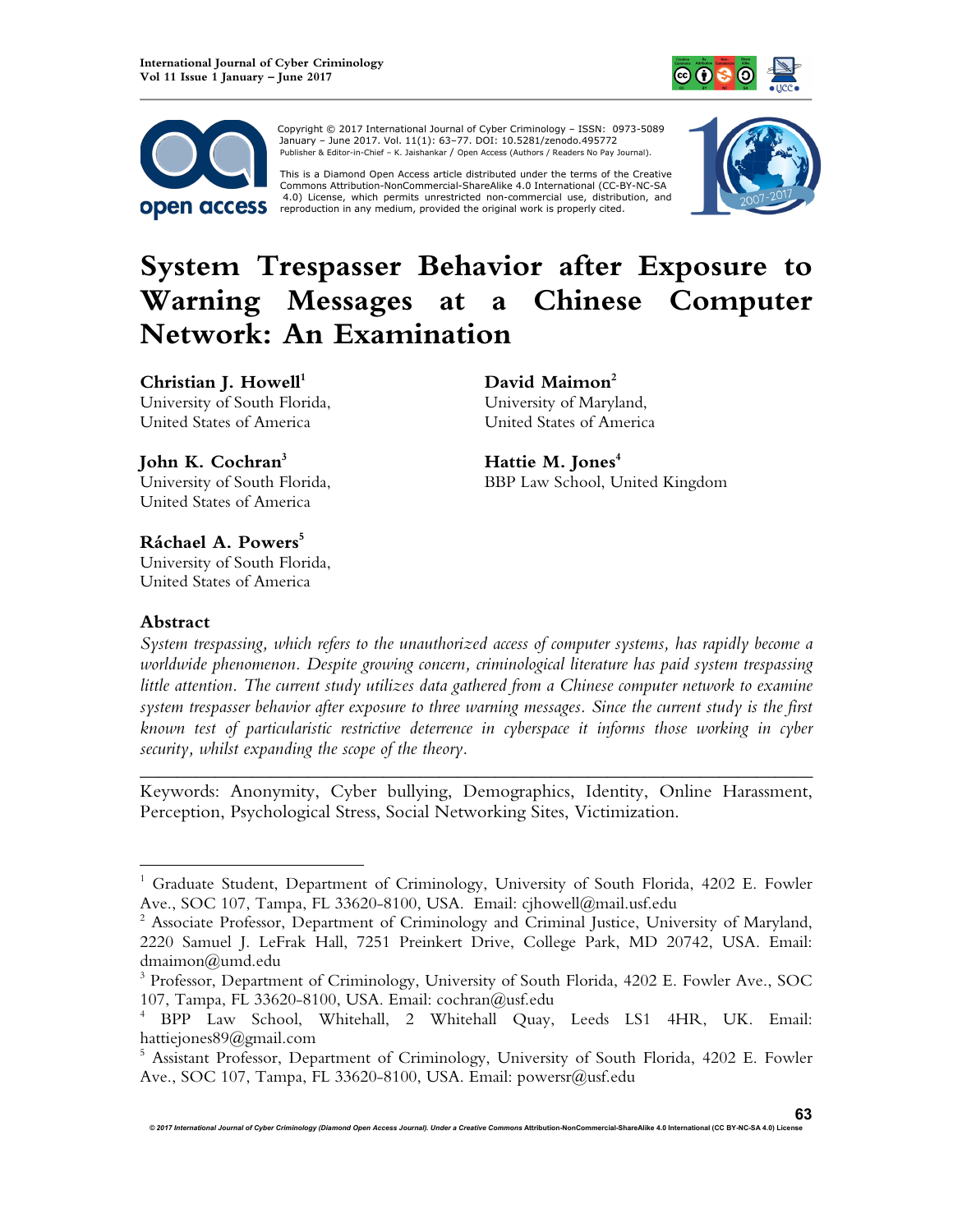*Howell et al – System Trespasser Behavior after Exposure to Warning Messages at a Chinese Computer Network: An Examination* 

## **Introduction**

System trespassing, the unauthorized access of computer systems, has rapidly become a worldwide phenomenon with an estimated annual cost to the global economy of over \$400 billion (McAfee, 2014). The average cost of system trespassing to United States companies in 2015 has been estimated at roughly \$15 million (Ponemon Institute, 2015). Additionally, at the individual level, system trespassers (also known as hackers) can gain access to sensitive information, which can be used to facilitate identity theft or even to invade one's personal privacy. Despite growing concern, the criminological literature has paid system trespassing little attention, until Maimon and colleagues' (2014) study. Maimon and colleagues (2014) tested the restrictive deterrent effect (i.e., efforts by active offenders to reduce their odds of getting caught and punished) of warning banners on post-compromised target computers (also known as honeypots). Maimon and colleagues (2014) employed honeypot computers built for the purpose of being attacked, and conducted two experiments to examine the influence of warning banners on the progression, frequency, and duration of system trespassing incidents. They found that a warning banner significantly increases the rate of first system trespassing termination, and decreases the duration of first trespassing incidents.

Due to the success of Maimon and colleagues' (2014) study, the deterrent effect of warning banners has gained an increasing amount of criminological attention (Jones, 2014; Wilson, Maimon, Sobesto, & Cukier, 2015). Although subsequent studies have made significant advancements in the current body of literature, additional research is imperative to gain a fuller understanding of the restrictive deterrent effects of warning banners on system trespasser behavior. Particular attention should be paid to the existence of particularistic restrictive deterrence in cyberspace. Particularistic restrictive deterrence is the modification of behavior based on "tactical skills offenders use that make them less likely to be apprehended" (Jacobs, 1996a, p. 425). To date, there is no known study of particularistic restrictive deterrence in cyberspace, despite its relevance in the physical world.

Building upon the work of Maimon and colleagues (2014) and Jones (2014), the current study seeks to address this need by examining the temporal order of keystroke commands logged by system trespassers during an intrusion. Examining the temporal order of specific keystroke commands in relation to the treatment or control conditions allows us to examine the extent to which system trespassers modify their behavior after they encounter various warning messages.

## **Theoretical Background and Literature Review**

Paternoster (2010) conceptualized deterrence as the omission of a criminal act due to the fear of punishment. The concept of deterrence, as defined by Paternoster (2010), originated from the work of Cesare Beccaria and Jeremy Bentham. Becarria's classic work, *On Crimes and Punishment,* was written in 1764 in an effort to challenge the rights of the state to punish crime. Beccaria (1963 [1764]) described man as rational and self-interested, thus arguing that one will not commit crime if the cost of committing crime is greater than the benefit.

Deterrence theory was nearly discredited by the scientific community until two studies in 1968 revitalized criminological interest in the theory (Paternoster, 2010). The first was Gary Becker's (1968) study, which took an economic approach to explaining criminal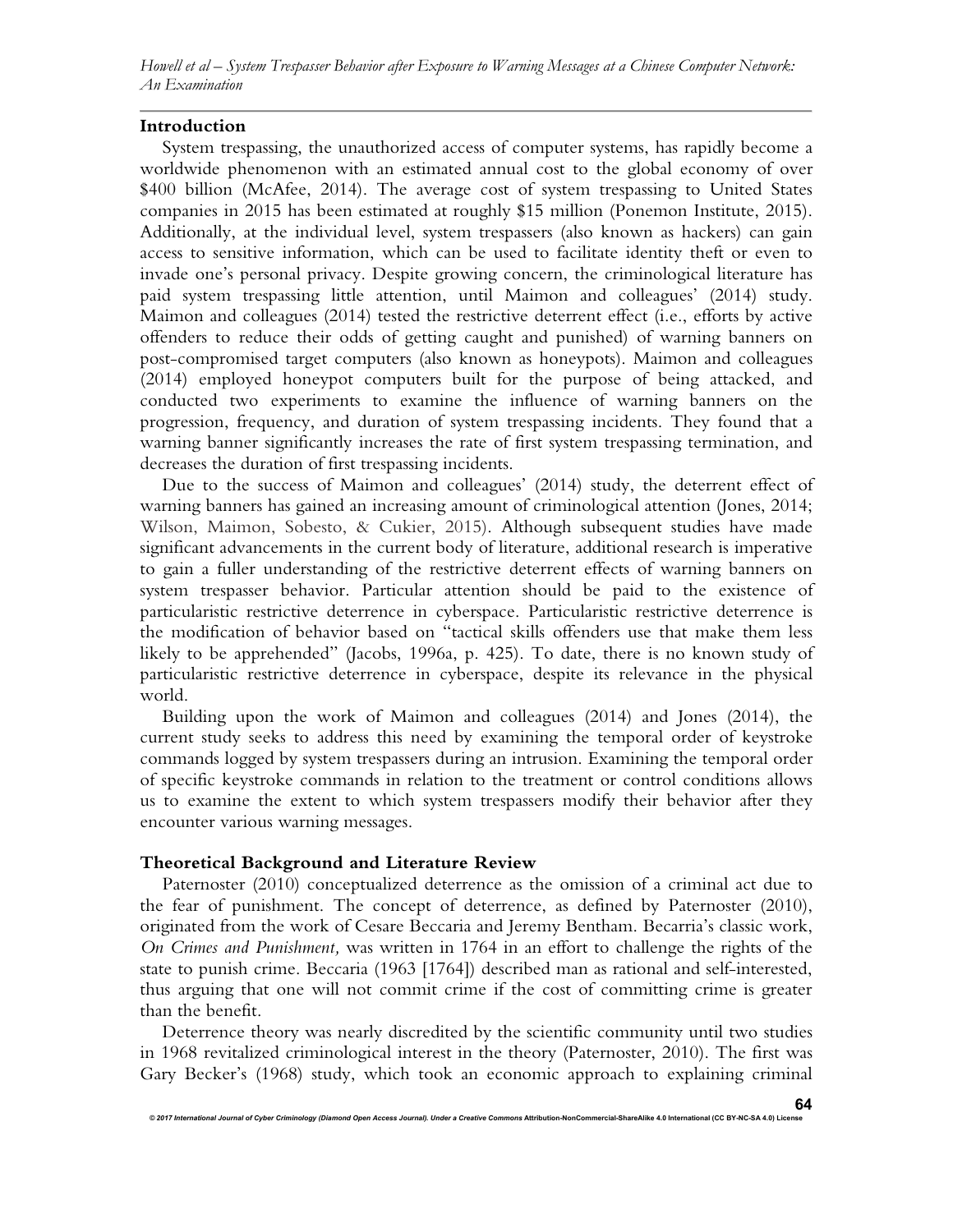

behavior as an act of rational self-interest that can be understood like any other economic activity. Becker (1968) argued that an offender's decision to offend occurs after weighing the costs and benefits of committing a crime against the costs and benefits of not committing a crime. Second was Gibbs' (1968) study, which exclusively focused on the effects of punishment on criminal behavior. More importantly, Gibbs (1968) provided an example of how to empirically test deterrence theory by examining the relationship between the certainty and severity of punishments across individual states.

The work of Becker (1968) and Gibbs (1968) paved the way for contemporary criminologists to provide subsequent empirical testing and a more in-depth consideration of deterrence theory. Furthermore, Gibbs (1975) recognized that legal sanctions can deter crime in various ways. For example, some individuals refrain from all forms of unlawful acts to avoid punishment. Gibbs (1975) referred to such cases as absolute deterrence.

In other instances, referred to as restrictive deterrence, the threat of legal sanctions does not cause individuals to abstain fully from crime, but instead causes individuals to curtail or modify their criminal behavior to reduce the risk of punishment (Gibbs, 1975). In attempt to conceptually refine restrictive deterrence, Paternoster (1989) contended that restrictive deterrence is a direct reference to the frequency of subgroup offending. In other words, "restrictive deterrence can only be observed for those who, during a given measurement period, have made the participation decision" (Paternoster, 1989, p. 290).

Jacobs (1996a) further expanded upon Paternoster's (1989) conceptual refinement with his ethnographic study of crack dealers. More specifically, Jacobs (1996a) identified, and found support for, two distinct types of restrictive deterrence: probabilistic and particularistic. Probabilistic restrictive deterrence refers to that suggested by Gibbs (1975), which is a curtailment in offense frequency based on an odds, or law of averages, mentality (Jacobs, 1996a). In other words, offenders commit less crime in hopes that it will decrease their probability of getting caught. Particularistic restrictive deterrence, however, refers to the modification of behavior based on "tactical skills offenders use that make them less likely to be apprehended" (Jacobs, 1996a, p. 425). Tactical skills vary by offense, but are developed as a mechanism to avoid punishment.

Direct empirical examinations of restrictive deterrence are relatively scarce (Gallupe, Bouchard, & Caulkins, 2011; Jacobs, 1993, 1996a, 1996b; Jacobs & Cherbonneau, 2014; Jacobs & Miller, 1998; Paternoster, 1989), qualitative in nature (Jacobs, 1993, 1996a, 1996b; Jacobs & Cherbonneau, 2014), and reliant on small samples (Jacobs, 1996b; Jacobs & Cherbonneau, 2014). Despite these limitations, the aforementioned studies have played an important role in our understanding of how offenders attempt to reduce their risk of sanctions.

For example, Jacobs and Cherbonneau (2014) found support for particularistic restrictive deterrence, in that auto thieves reduce their risk of punishment in three ways: discretionary target selection, normalcy illusions, and defiance. Simply put, discretionary target selection is choosing to steal a car that will not be as easily recognizable. This technique aligns with past target hardening research, in that offenders choose easier targets (Cromwell & Olson, 2004; Rengert & Wasilchick, 1989; Wright & Decker, 1994, 1997). The normalcy illusion involves using specific tactics to keep authorities, victims, and witnesses from becoming wise of the criminal act (Goffman, 1963). Defiance refers to the rejection of sanction threats (Jacobs & Cherbonneau, 2014). In other words, defiance is the avoidance of apprehension by fleeing the scene once caught. These techniques exemplify the ways in which punishment is avoided at all stages of the auto burglary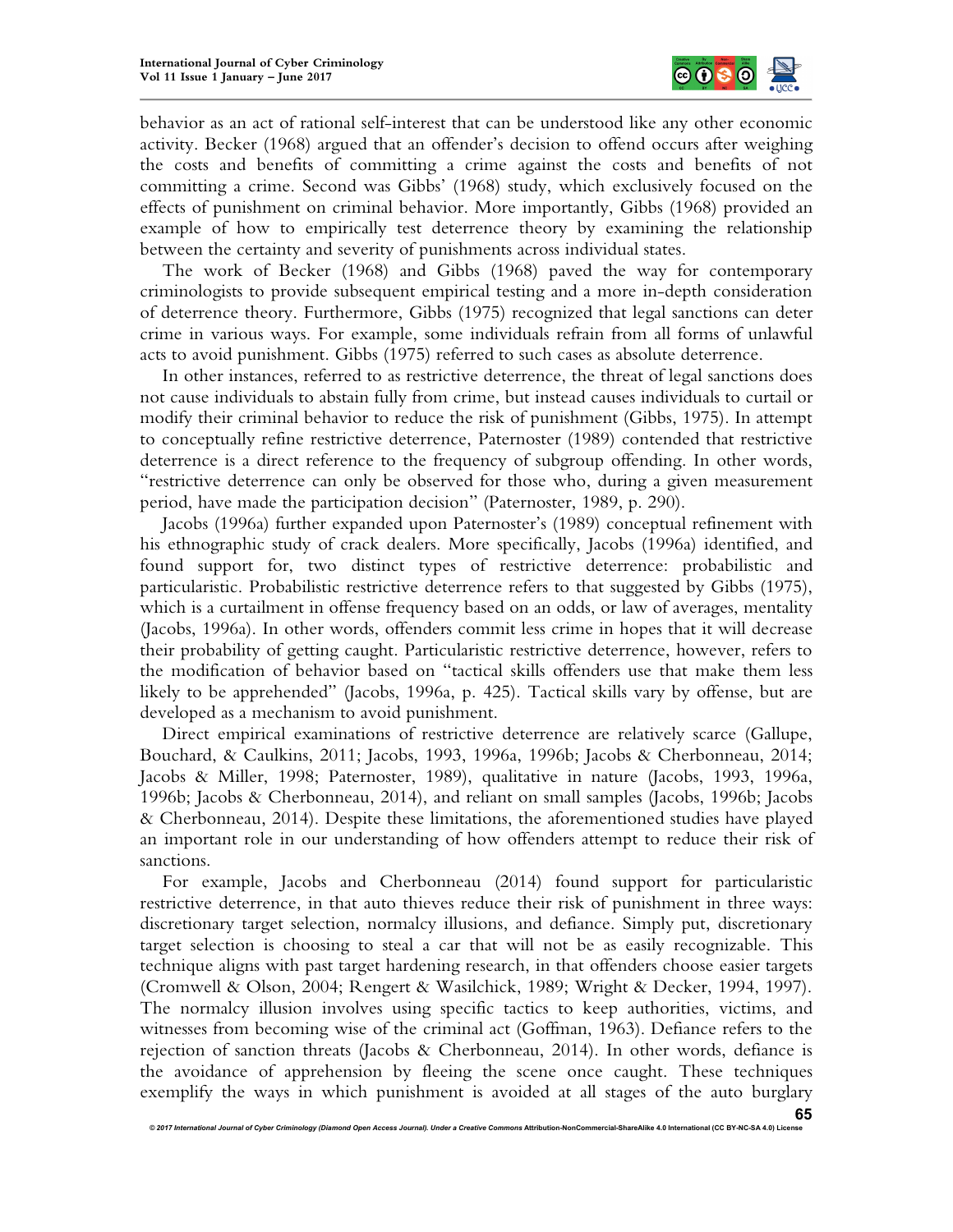process. Auto thieves employ discretionary target selection when deciding which car to steal. Once they have successfully stolen a car they elude police detection with the normalcy illusion. If the above techniques fail, the auto thief is defiant and ready to flee the scene.

In addition, Jacobs (1993) examined perceptual shorthands dealers use to determine whether buyers in question are undercover police officers. He found two commonly used perceptual shorthands, which he later refers to as tactical skills (Jacobs, 1996a): trend discontinuity and interpersonal illegitimacy. Trend discontinuity is when familiar customers introduce unfamiliar others who desire to buy drugs, and when familiar customers suddenly and significantly increase the quantities in which they wish to purchase (Jacobs, 1993). Dealers become skeptical and begin worrying that the familiar buyer has become a police informant. Interpersonal illegitimacy is when unfamiliar buyers radiate certain vibes believed to be indicative of an undercover agent (Jacobs, 1993). Jacobs and Miller (1998) found that female crack dealers avoid detection in a similar manner, yet are typically much more discrete. Although being discrete makes it harder for police to detect a female dealer, it also limits their customer base.

Further advancements in deterrence literature suggest that for the deterrence process to be successful, warning messages must be displayed to the target audience (Geerken & Gove, 1975). A large body of literature has examined the effectiveness of warning offenders of possible sanctions, but found mixed results (Coleman, 2007; Decker, 1972; Eck & Wartell, 1998; Grabosky, 1996; Lowman, 1992; Rämä & Kulmala, 2000). For example, warning banners have no effect on prostitution (Loman, 1992), yet decrease unsafe driving (Rämä & Kulmala, 2000), tax evasion (Coleman, 2007), and open drug dealing (Eck & Wartell, 1998). Interestingly, warning banners have an adverse effect on petty crimes such as pickpocketing (Grabosky, 1996). For these petty crimes, Grabosky (1996) suggested that waning banners act as advertisement, thus encouraging illicit behavior. The present study seeks to extend these empirical examinations of deterrence through warning banners to cyberspace.

# *Deterrence in Cyberspace*

Although an immense body of restrictive deterrence literature has accumulated, criminologists had failed to examine its relevance in cyberspace, until Maimon and colleagues' (2014) study. Maimon and colleagues (2014) employed target computers on a large American university and conducted two independent experiments to examine the influence of a single warning banner on the progression, frequency, and duration of system trespassing incidents. The target computers in both experiments were programed to exhibit or not exhibit a warning banner once hackers had successfully infiltrated the systems. Maimon and colleagues (2014) found that a warning banner significantly increases the rate of first system trespassing termination, and decreases the duration of first trespassing incidents. The findings emphasized the relevance of restrictive deterrence in cyberspace and were later corroborated by research in information technology (Stockman, Heile, & Rein, 2015).

Due to the success of Maimon and colleagues' (2014) study, the deterrent effect of warning banners has gained an increasing amount of criminological attention (Jones, 2014; Wilson et al., 2015). For example, Jones (2014) examined system trespassers' behavior using a non-American computer network. Similar to Maimon and colleagues (2014), the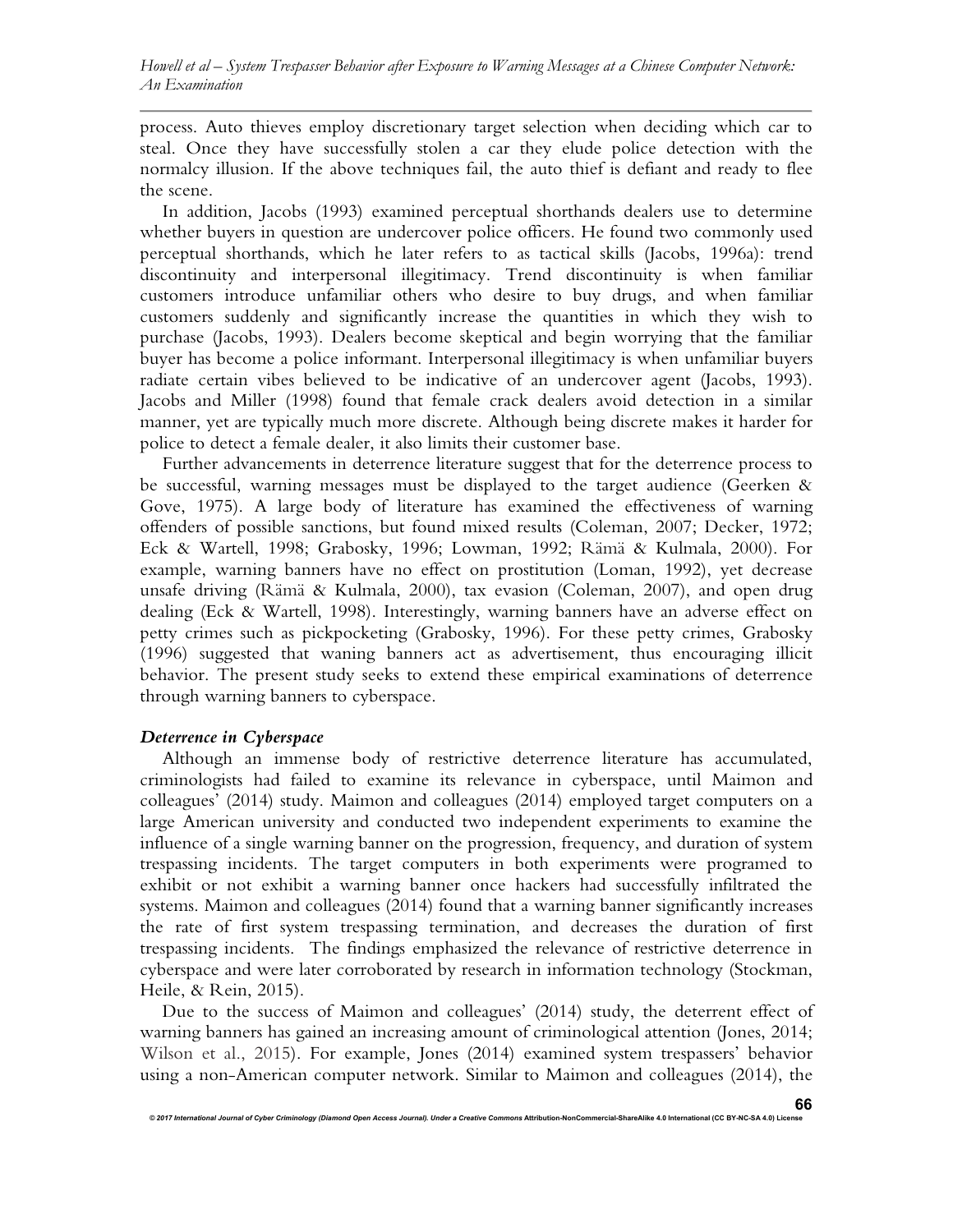

target computers used in Jones' (2014) study were programed to exhibit or not to exhibit a warning banner once hackers had successfully infiltrated the systems. Unlike the Maimon and colleagues (2014) study, Jones (2014) utilized three warning banners: an altruistic message used for moral persuasion (warning 1), a legal sanction threat (warning 2), and an ambiguous threat (warning 3). In doing this, Jones (2014) was able to look beyond the frequency and duration of a system trespass, and instead examine the effects of different warning banners on individual keystrokes. Interestingly, Jones (2014) found that the altruistic message had a deterrent effect; whereas the legal sanction threat and ambiguous threat increased command usage.

Wilson and colleagues (2015) found that the presence of a surveillance message in compromised computer systems decreased the probability of commands being typed in the system during longer first system trespassing incidents (Wilson et al., 2015). Further, they found that the presence of a warning banner decreased the probability of commands being logged during subsequent system trespassing incidents (Wilson et al., 2015). Prior to Maimon and colleagues' (2014) study, there were no empirical works examining restrictive deterrence in cyberspace; however, a growing body of literature in the realm of cyber defense has investigated the utility of deterrent strategies involving denial of attack (Goodman, 2010). Cyber defense deterrent strategies seek to deter through target hardening.

In addition, Goodman (2010) used real-world cases to demonstrate that it is possible to deter cyber attacks as long as the intent to enforce penalties is known by the potential offender. However, there are numerous problems concerning deterrence in cyberspace. Furnell (2002) found that cyber crime laws were unknown to the hacking community. This is problematic because potential offenders cannot be deterred by the threat of sanction if they do not know their actions are punishable (Beccaria, 1963 [1764]). Moreover, even those who recognize the illegality of system trespassing are not likely to be deterred due to the lack of stigma attached to computer crimes (Taylor, 1999; Yar, 2005). In fact, Yar (2005) states that a significant amount of youth participate in computer crime, and many deem it socially acceptable. Similarly, Taylor (1999) states that many believe hacking is a mere phase, in which active youth will mature out. Although previous studies found that stigma does not deter cyber crime as it does some crimes in the physical world (Yar, 2005), the work of Goodman (2010), Maimon and colleagues (2014), Jones (2014), and Wilson and colleagues (2015) contends that these crimes can be deterred in other ways.

Deterrence in cyberspace is also undermined by hackers' lack of fear for legal sanctions. It is well known within the hacking community that the criminal justice system lacks the ability to effectively police cyber crime (Choi, 2010). More specifically, Choi (2010) provided an empirical examination of routine activity theory in cyberspace and found that cyberspace lacks a capable guardian. By introducing warning banners that are suggestive of a capable guardian, the current study is able to offer a unique analysis of restrictive deterrence on post-compromised systems that extends beyond the scope of the Choi (2010) study.

Conversely, there is evidence in the literature that shows hackers utilize particularistic restrictive deterrence tactics similar to those described by Jacobs (1996a). More specifically, it is not uncommon for hackers to hide their identity through looping, using one computer to access another, and then another, and so on (Jones, 2014). Similarly, hackers often erase traces of their trespassing and create a backdoor into the system, thus allowing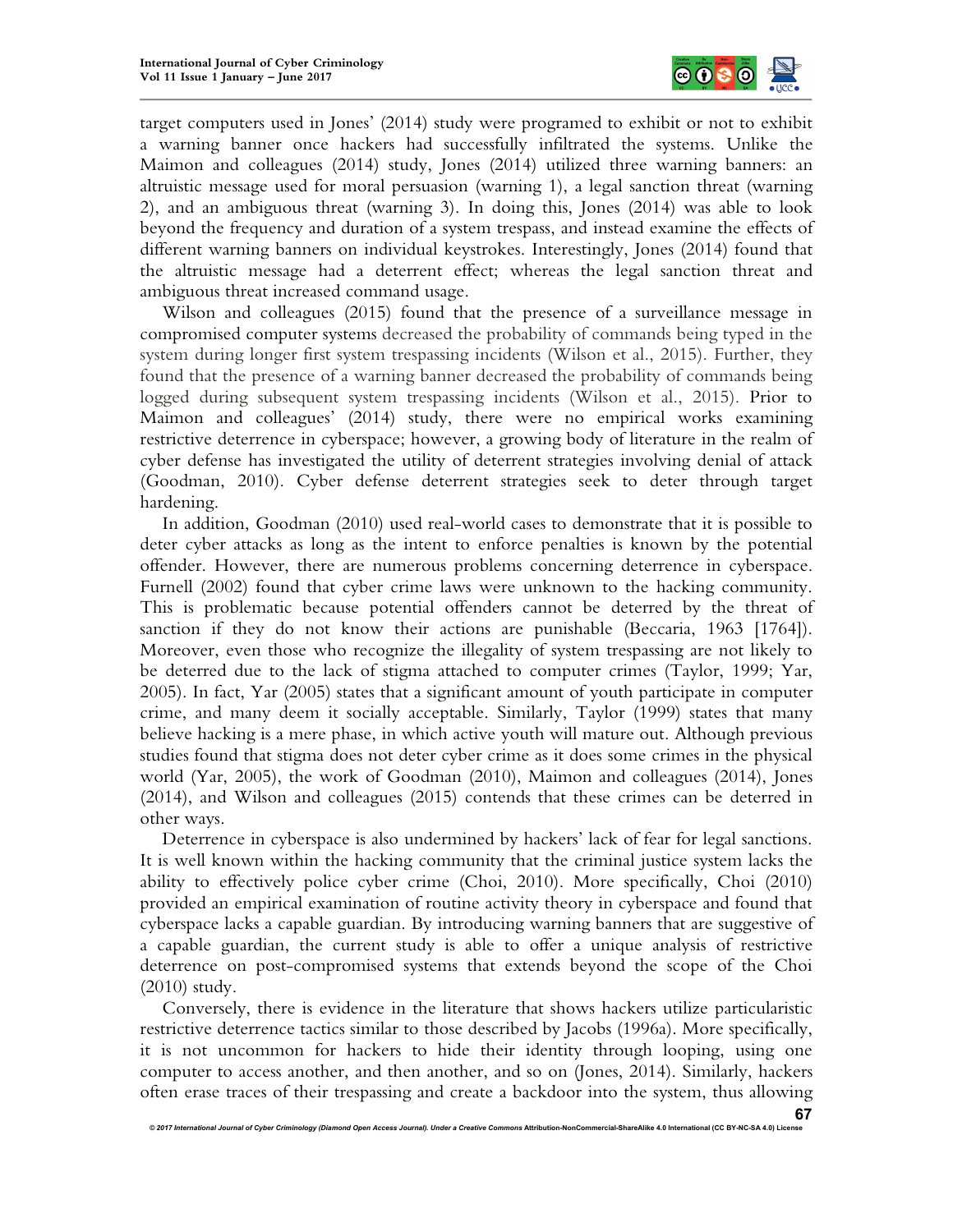them to freely re-enter without being noticed (Wang, 2006). Wang (2006) found that oftentimes hackers do this by gaining control of the system administrator's account. Once hackers have gained control of the system administrator's account, they can more easily make desired modifications.

These findings, along with the findings of Maimon and colleagues (2014) study and Jones (2014) study, suggest the need for greater investigation into the restrictive deterrence techniques used by system trespassers. Criminologists have virtually ignored particularistic restrictive deterrence in cyberspace. The current study seeks to partially fill this gap in the literature by examining the temporal order of specific keystroke commands (a special set of keys that execute a command) that are logged by system trespassers during an intrusion. Examining the temporal order of these keystroke commands in relation to the treatment or control conditions allows us to examine the extent to which system trespassers modify their behavior after encountering various warning messages. This is a unique test of particularistic restrictive deterrence.

#### **The Current Study**

As discussed above, Jones (2014) expanded upon the Maimon and colleagues (2014) study in various ways. Most influential for the progression of the current study was her ability to examine the frequency of individual keystroke commands. In addition, she divided the commands into three categories based on their general functions: change commands, reconnaissance commands, and fetch commands (Jones, 2014). Change commands "change files, access permissions, or process on the computer" (Jones, 2014, p. 26). The commands included are adduser/useradd, passwd, chmod, rm –rf, touch, and kill/killall. Fetch commands are designed to do as the name suggests and "fetch files from other networks and bring them to the compromised computer" (Jones, 2014, p. 26). The commands included are wget, tar, and ftp. Reconnaissance commands, as defined by Jones (2014), are used to "report information about the computer's contents and processes" (p. 26). The commands included are w, uname, ps, uptime, and Is. Table 1 displays all of the aforementioned commands and their purpose.

As seen in Table 1, the information reported by the various reconnaissance commands can be associated with the perceived probability of detection. In other words, a hacker may use reconnaissance commands to scope out the existence of a capable guardian in the same fashion a burglar checks to see if someone is home before breaking and entering. Similar to the burglar, the system trespasser is likely to become more cautious as his fear of detection increases; therefore, reconnaissance commands are employed by system trespassers as a tactical skill to avoid detection.

The grouping of these various commands has additional importance that expands beyond the scope of the Jones (2014) study. More specifically, it allows for the examination of particularistic restrictive deterrence in cyberspace after exposure to three individual warning banners: an altruistic message used for moral persuasion (warning 1), a legal sanction threat (warning 2), and an ambiguous threat (warning 3). As defined above, particularistic restrictive deterrence is the modification of behavior based on "tactical skills offenders use that make them less likely to be apprehended" (Jacobs, 1996a, p. 425).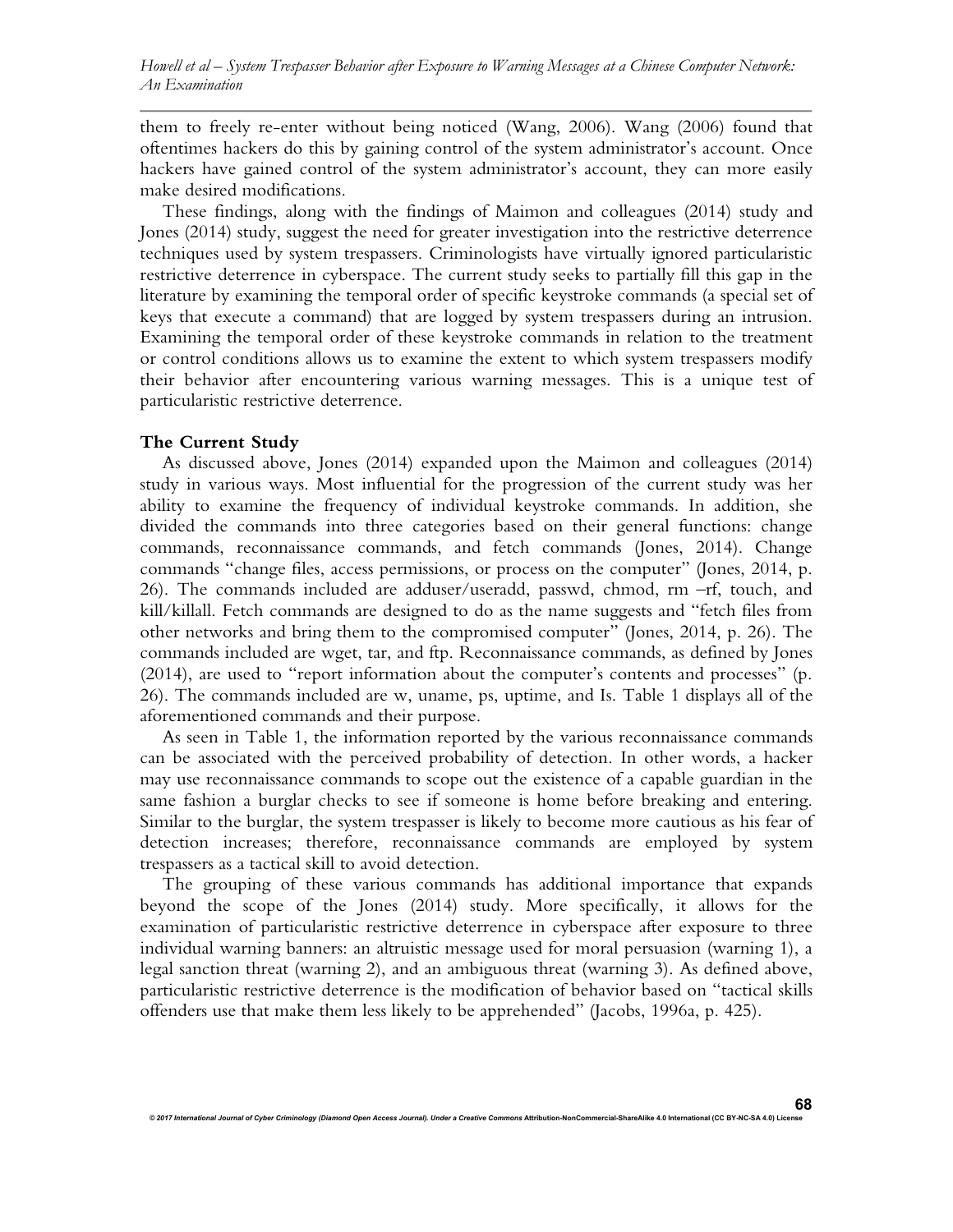

| Command         | <b>Command Description</b>                                              |
|-----------------|-------------------------------------------------------------------------|
| adduser/useradd | Creates a new user account                                              |
| Passwd          | Changes the password                                                    |
| Chmod           | Changes access permissions                                              |
| $rm-rf$         | Removes files and/or directories.                                       |
| Touch           | Creates new, empty files and is used to change timestamps               |
| kill/killall    | Terminates processes                                                    |
| Wget            | Downloads files                                                         |
| Tar             | Extracts files                                                          |
| ftp             | Transfers files from or to a remote network                             |
| W               | Shows whether other users are logged into the system and their activity |
| Uname           | Reports basic information about the computer's hardware and software    |
| Ps              | Reports on current processes                                            |
| Uptime          | Shows whether other users are logged on and how long the system has     |
|                 | been running                                                            |
| <b>Is</b>       | Lists all files                                                         |

## **Table 1. Command List**

Although not specifically tested, partial support for the existence of particularistic restrictive deterrence in cyberspace was found in Cherbonneau and Copes' (2006) study, which determined that system trespassers modify their behavior by logging specific commands to conceal their activity. In addition, Kigerl (2014) found that spammers take extra precautions when they feel their identity is at risk of exposure. Moreover, Jones (2014) found that hackers who encounter the altruistic message are less likely than those who encounter the legal sanction threat or ambiguous threat to log any of the aforementioned reconnaissance commands; however, this finding was not pronounced enough to obtain statistical significance. A more effective measure of particularistic restrictive deterrence, which is tested within the current study, is the temporal order in which reconnaissance commands are logged. As we know from the literature on deterrence in the physical world, the effects of deterrence fades as offenders' perceived certainty of punishment decreases (Pogarsky, Piquero, & Paternoster, 2004). Therefore, it is intuitive that hackers will employ tactical skills in the early stages of their attack. More specifically, hackers who are more concerned with detection will log reconnaissance commands sooner than those less concerned with detection.

Due to the nature of the study, we can only speculate the reasons some hackers are more concerned with detection than others. However, we can use theory and prior research to guide these speculations. For example, Beccaria (1963 [1764]) contended that people cannot be deterred by the threat of sanction if they do not know their actions are punishable. Therefore, it is likely that those who are presented with a legal sanction threat will be more concerned with detection than those in the control group due to their increased awareness of the illegality of system trespassing and their perceived notion of a capable guardian. Moreover, prior research suggests that ambiguity increases the perceived certainty of sanctions (Kahneman & Tversky, 1979; Loughran, Paternoster, Piquero, &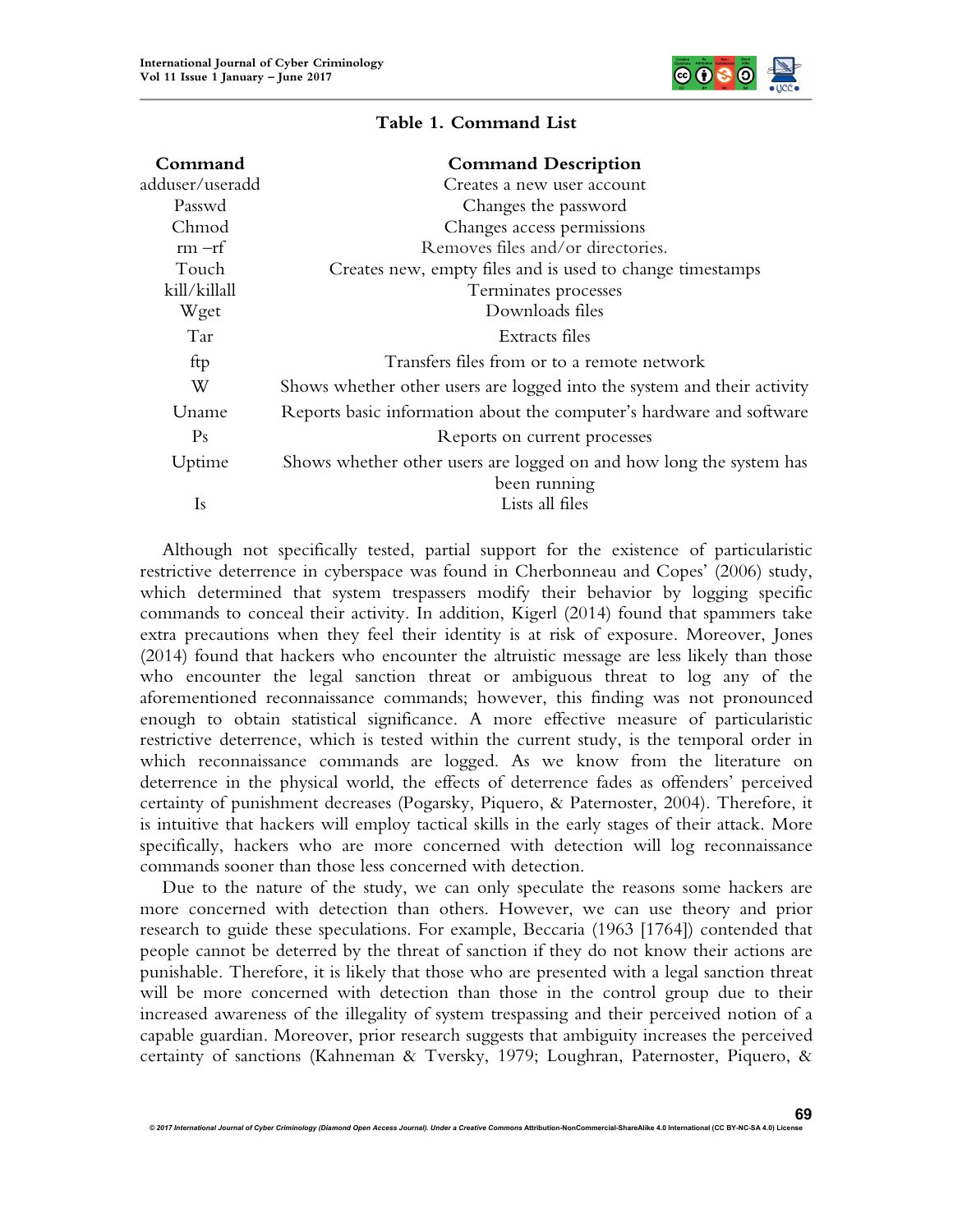Pogarsky, 2011); therefore, hackers who receive the ambiguous threat should also be more concerned with detection than those in the control group.

The Jones (2014) study demonstrates that the altruistic message has a probabilistic rather than a particularistic restrictive deterrent effect. Moreover, system trespassers who encounter the altruistic message are not given an adequate reason to fear detection. Attempting to use moral persuasion to deter system trespassing may even serve as an indicator that the system lacks a capable guardian. Therefore, we are inclined to postulate that hackers who encounter the altruistic message will be less concerned with detection than those in the control group. In other words, system trespassers in the control group will utilize reconnaissance commands at an earlier stage in their attack than those who encounter the altruistic message aimed at moral persuasion.

These speculations, which are grounded in theory and prior research, lead to the following hypotheses:

- 1. System trespassers who encounter the legal sanction threat will log a reconnaissance command at an earlier stage in their attack than system trespassers in the control group.
- 2. System trespassers who encounter the ambiguous threat will log a reconnaissance command at an earlier stage in their attack than system trespassers in the control group.
- 3. System trespassers who encounter the legal sanction threat will log a reconnaissance command at an earlier stage in their attack than system trespassers who encounter the altruistic message.
- 4. System trespassers who encounter the ambiguous threat will log a reconnaissance command at an earlier stage in their attack than system trespassers who encounter the altruistic message.
- 5. System trespassers who do not encounter a warning banner (the control group) will log a reconnaissance command at an earlier stage in their attack than system trespassers who encounter the altruistic message.

## **Methodology**

Maimon and colleagues (2014) conducted a pilot experiment that examined attackers' post-compromised behavior using one experimental condition (the presence of a standard legal warning) and one control condition (no warning message). The warning banner used in the original study addressed the legality of system trespassing. Due to the success of the study, two additional treatment groups were included and tested on both American and non-American network infrastructures using honeypot computers.

A honeypot computer is, as defined by Spitzner (2003), "a security resource whose value lies in being probed, attacked, or compromised" (p. 3). Honeypot computers are designed to be easy prey for system trespassers, with slight modification that allows activity to be logged (Even, 2000). It is believed that once a system is compromised intruders will make subsequent visits, thus making honeypot computers ideal for collecting data (Even, 2000).

The current study utilizes the same dataset used in the Jones (2014) study, which was gathered from a Chinese University computer network, in which 295 high-interaction honeypots were set up. Similar to the Maimon and colleagues (2014) study, the target computers were programed to exhibit or not exhibit a warning banner once hackers had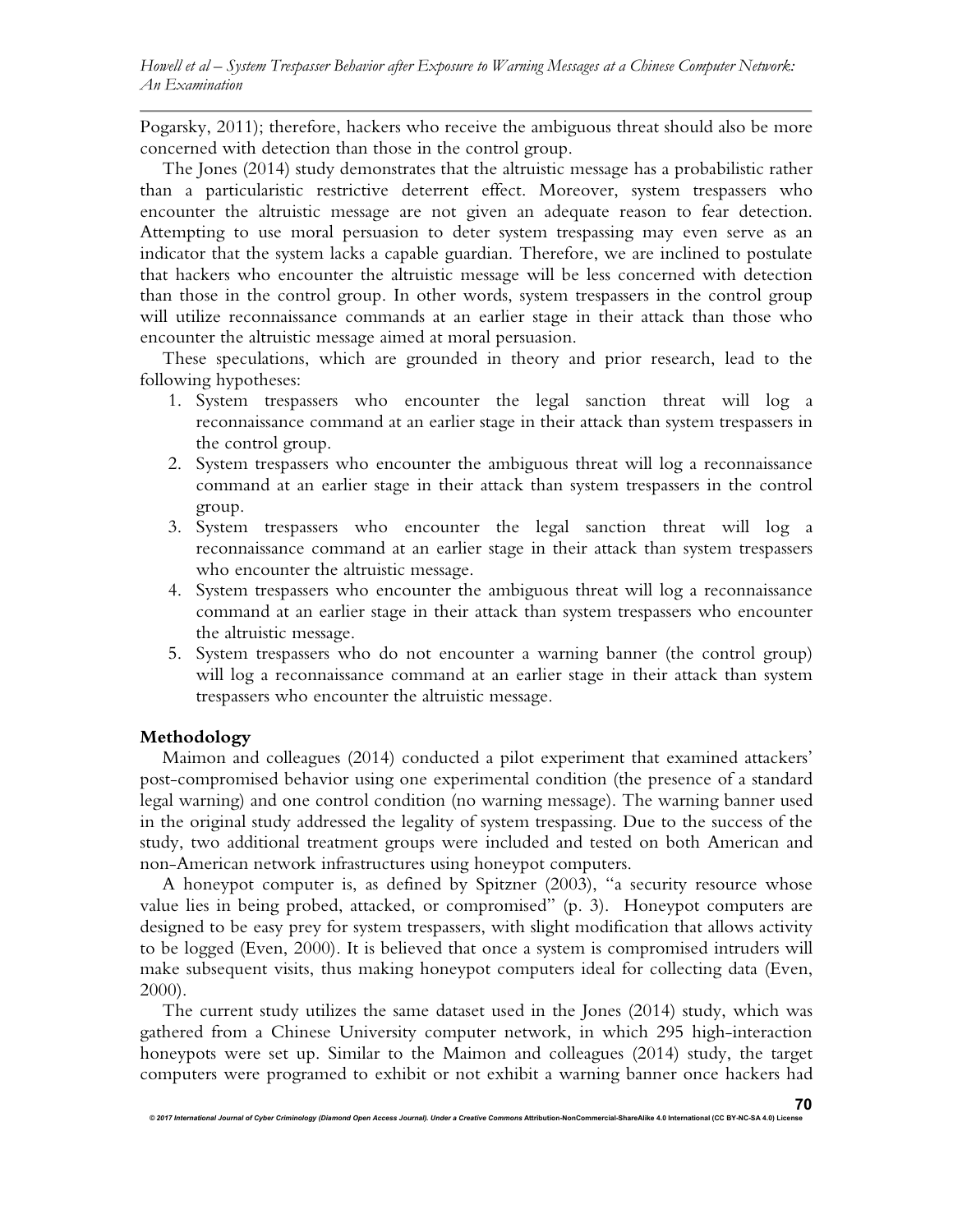

successfully infiltrated the systems. Building on Maimon and colleagues (2014) study, the current study utilizes three warning banners: an altruistic message used for moral persuasion (warning 1), a legal sanction threat (warning 2), and an ambiguous threat (warning 3) (see Appendix for banner content).

 To ensure endogeneity, system trespassers were randomly assigned to the four conditions once they attempted to gain access by means of brute force (guessing the password a predetermined number of times). For the current study, the threshold was set to be a random number between 150 and 200 to emulate an authentic attack. Once access was granted to the honeypot systems, all of which ran Linux Ubuntu 9.10 with a modified version of an OpenSSH server. Intruders were allowed access to the honeypot computer for a period of thirty days, and were free to use the computer as they pleased. However, a firewall was employed to prevent hackers from engaging in activities harmful to other devices. Keystrokes were logged using the Sebek keylogger. After the thirty-day access period, trespassers were kicked off the honeypot computer, which was subsequently cleaned and redeployed.

## *Data*

The honeypot computers were compromised 1,548 times, 478 of which the hackers executed an attack (logged 1 or more keystroke command). Since the modification of behavior can only be examined where behavior exists, the 478 attacks became the total sample. Of the total sample, 132 were not exposed to a warning banner (control group), 81 were exposed to the altruistic message, 135 to the legal warning, and 130 to the ambiguous threat. Table 2 displays the frequency of overall command usage. As seen in table 2, the median number of commands logged is five, the mean number is 7.55, and the first quartile falls at two commands logged. Therefore, the current study conceptualizes the early use of a reconnaissance command as the first or second command logged.

## **Table 2. Descriptive Statistics: Frequency of Command Usage**

| Mean           | 7.55 |
|----------------|------|
| Median         | 5    |
| Range          | 43   |
| First Quartile |      |

# *Analytic Strategy*

To test the various hypotheses, two dummy variables were created for each of the five reconnaissance commands. The first dummy variable indicated that the specific reconnaissance command was the first command logged by the system trespasser. The second dummy variable indicated that the specific reconnaissance command was the first or second command logged by the system trespasser. The dummy variables were then used to create a measure for all reconnaissance commands logged first, and another measure for all reconnaissance commands logged first or second. In other words, the current study first examined the reconnaissance commands individually then examined their combined significance.

Using the chi-square test of significance, the current study was able to determine whether a significant difference exists between the expected frequencies and the observed frequencies in the various treatment groups. Similarly, by running a series of logistic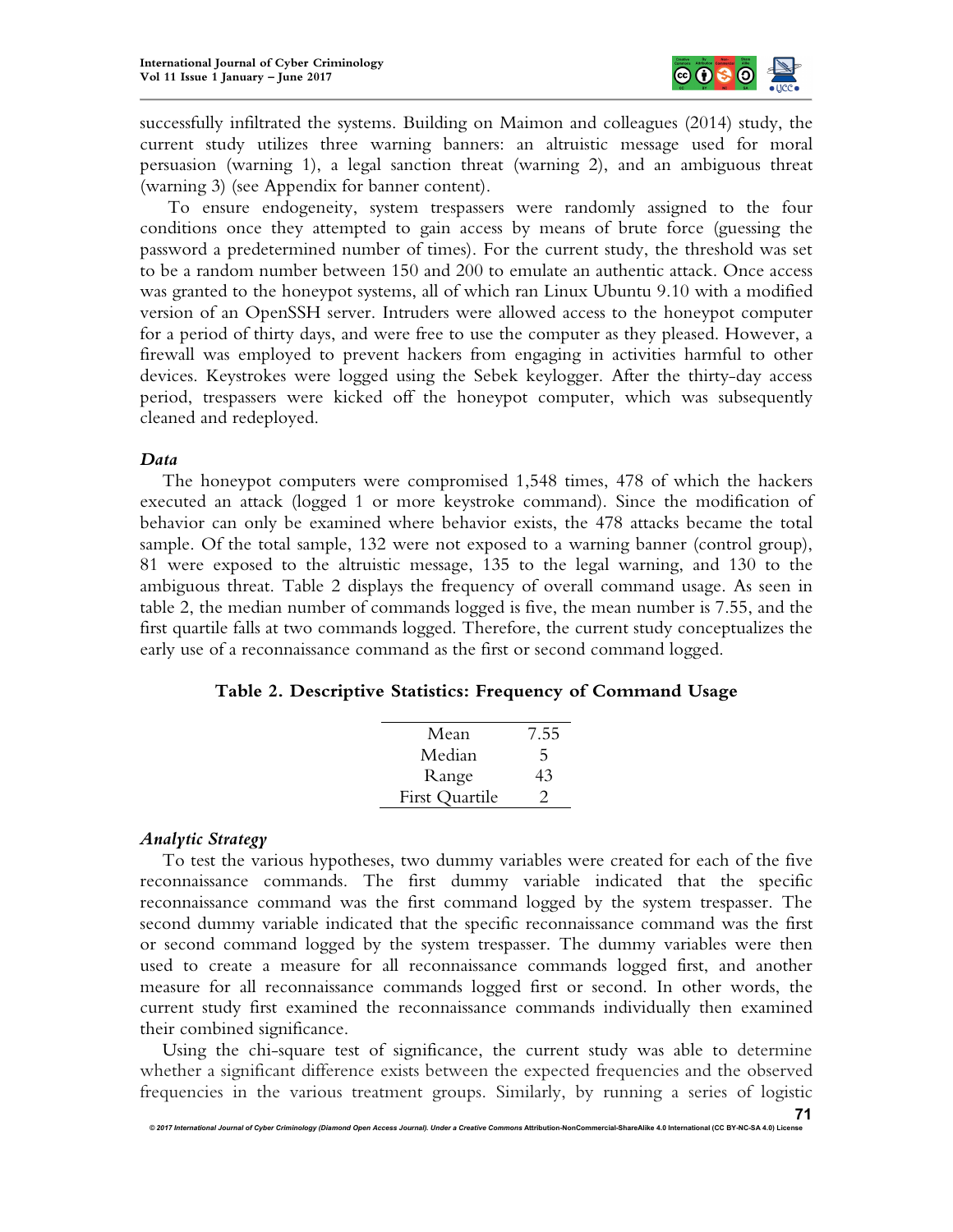*Howell et al – System Trespasser Behavior after Exposure to Warning Messages at a Chinese Computer Network: An Examination* 

regressions the present study was able to measure the relationship between logging a reconnaissance command at an early stage within an attack (the dependent variable) and the different warning banners (the independent variable). More specifically, the current study was able to determine which, if any, of the warning banners were associated with a higher rate of reconnaissance commands logged early in the attack.

In total, 12 measures of the dependent variable are included within the analyses (two for each of the five reconnaissance commands and the two summated measures). Since the data were collected using a randomized experimental design, control variables are neither necessary nor included.

## **Results**

| Command                                         | Control | Altruistic<br>Legal |     | Ambiguous |  |
|-------------------------------------------------|---------|---------------------|-----|-----------|--|
| Name                                            |         |                     |     |           |  |
| Recon 1st                                       | 61%     | 56%                 | 62% | 62%       |  |
| Recon $1^{\text{st}}$ or $2^{\text{nd}}$        | 66%     | 67%                 | 70% | 68%       |  |
| W 1 <sup>st</sup>                               | 40%     | 37%                 | 38% | 42%       |  |
| $\mathbf{W}$ $1^{\text{st}}$ or $2^{\text{nd}}$ | 44%     | 41%                 | 42% | 46%       |  |
| Uname 1st                                       | $1\%$   | 5%                  | 3%  | 6%        |  |
| Uname 1 <sup>st</sup> or 2 <sup>nd</sup>        | 11%     | 9%                  | 13% | 12%       |  |
| Ps 1 <sup>st</sup>                              | 11%     | 9%                  | 7%  | 5%        |  |
| $Ps$ 1 <sup>st</sup> or 2 <sup>nd</sup>         | 20%     | 19%                 | 14% | 12%       |  |
| Uptime $1st$                                    | 3%      | 4%                  | 3%  | 4%        |  |
| Uptime $1st$ or $2nd$                           | 3%      | 6%                  | 4%  | 5%        |  |
| Is $1^{\rm st}$                                 | 7%      | 5%                  | 11% | 7%        |  |
| Is $1^{\text{st}}$ or $2^{\text{nd}}$           | 18%     | 15%                 | 26% | 18%       |  |
|                                                 |         |                     |     |           |  |

**Table 3. Percent of Command Usage: Bivariate Cross-Tabulations**

Table 3 presents the results (as percentages) of a series of bivariate cross-tabulations between honeypot type and the early use of various reconnaissance commands. The chisquare test of significance did not yield statistically significant results; however, noteworthy findings exist throughout the analysis. Regarding the first two hypotheses, hackers who encounter the legal or ambiguous message are more likely to log a reconnaissance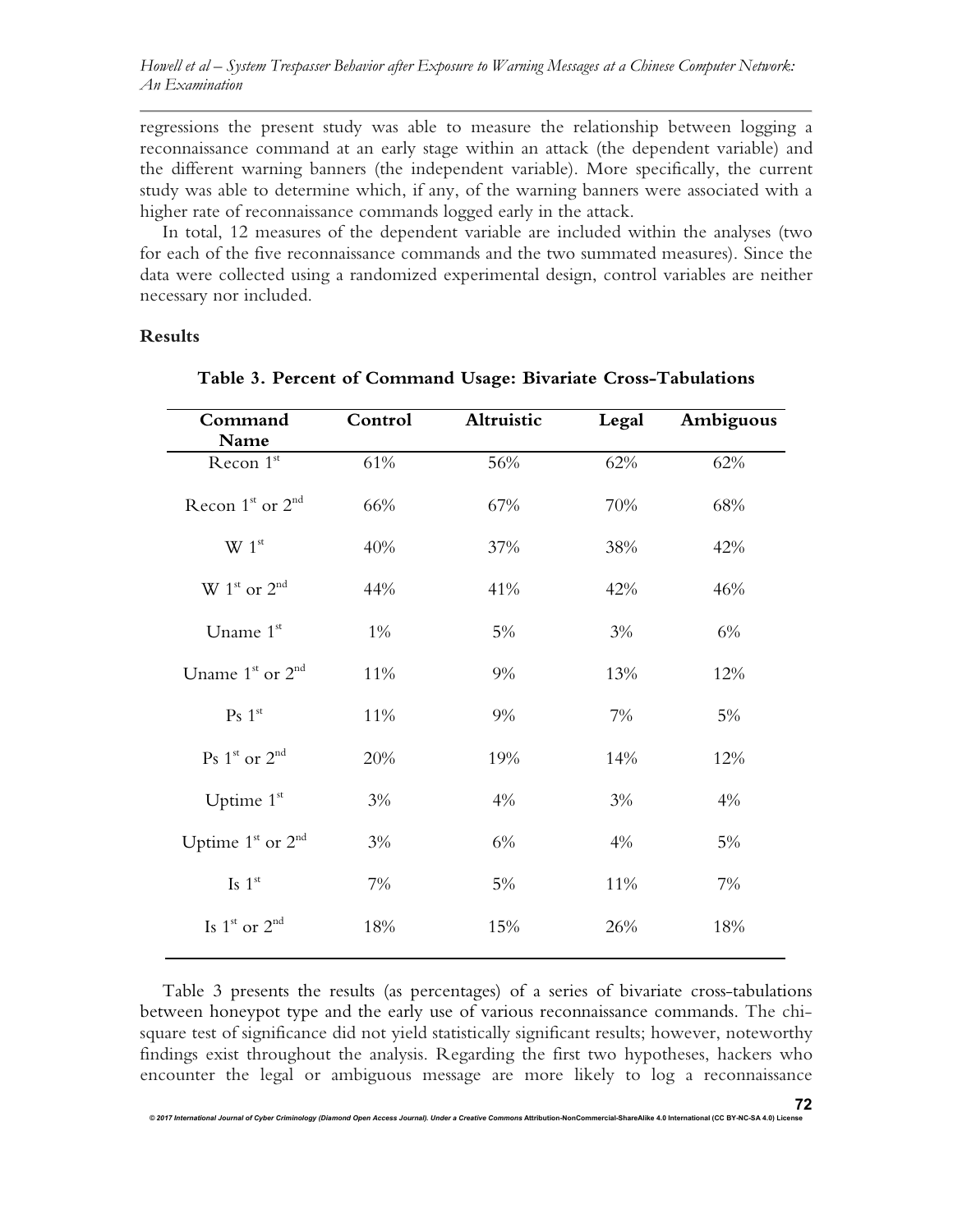

command at an early stage in their attack than those in the control group for seven of the twelve variables examined. Similarly, hackers who receive the legal sanction threat are more likely to log a reconnaissance command at an early stage in their attack than those who receive the altruistic message for seven of the twelve variables examined. Addressing the fourth hypothesis, hackers who receive the ambiguous threat are more likely to log a reconnaissance command at an early stage in their attack than those who receive the altruistic message for eight of the twelve variables examined. Lastly, addressing the fifth hypothesis, hackers in the control group are more likely to log a reconnaissance command at an early stage in their attack than those who encounter the altruistic message for eight of the twelve variables examined. Although none of which are statistically significant, the majority of findings are in the anticipated direction. In other words, the current study's hypotheses accurately predicted which warning banners most influence the early use of reconnaissance commands.

|                                          | Altruistic       |       |          |                  | Legal |        |       | Ambiguous |          |  |
|------------------------------------------|------------------|-------|----------|------------------|-------|--------|-------|-----------|----------|--|
| Command                                  |                  |       |          |                  |       |        |       |           |          |  |
| Name                                     | $\boldsymbol{B}$ | SE    | p >  z   | $\boldsymbol{B}$ | SE    | p >  z | B     | <b>SE</b> | p >  z   |  |
| Recon 1st                                | $-0.189$         | 0.287 | 0.509    | 0.036            | 0.252 | 0.885  | 0.007 | 0.254     | 0.0977   |  |
| Recon $1^{\text{st}}$ or $2^{\text{nd}}$ | 0.034            | 0.299 | 0.910    | 0.206            | 0.263 | 0.434  | 0.116 | 0.263     | 0.66     |  |
| W 1 <sup>st</sup>                        | $-0.131$         | 0.291 | 0.651    | $-0.100$         | 0.251 | 0.691  | 0.057 | 0.252     | 0.819    |  |
| $W 1st$ or $2nd$                         | $-0.131$         | 0.286 | 0.647    | $-0.070$         | 0.247 | 0.777  | 0.089 | 0.248     | 0.719    |  |
| Uname 1st                                | 1.920            | 1.130 | 0.089    | 1.390            | 1.120 | 0.218  | 2.150 | 1.070     | $0.044*$ |  |
| Uname $1st$ or $2nd$                     | $-0.227$         | 0.486 | 0.640    | 0.194            | 0.384 | 0.613  | 0.095 | 0.394     | 0.810    |  |
| Ps 1 <sup>st</sup>                       | $-0.227$         | 0.486 | 0.641    | $-0.394$         | 0.433 | 0.363  | 0.735 | 0.481     | 0.126    |  |
| $Ps 1st$ or $2nd$                        | $-0.076$         | 0.360 | 0.832    | $-0.404$         | 0.330 | 0.222  | 0.558 | 0.345     | 0.106    |  |
| Uptime 1st                               | 0.208            | 0.777 | 0.789    | $-0.023$         | 0.718 | 0.974  | 0.247 | 0.683     | 0.718    |  |
| Uptime $1st$ or $2nd$                    | 0.744            | 0.686 | 0.278    | 0.398            | 0.657 | 0.545  | 0.599 | 0.639     | 0.348    |  |
| Is $1st$                                 | $-0.343$         | 0.618 | 0.580    | 0.536            | 0.441 | 0.224  | 0.016 | 0.488     | 0.973    |  |
| Is $1^{\text{st}}$ or $2^{\text{nd}}$    | $-0.245$         | 0.386 | $-0.640$ | 0.454            | 0.299 | 0.129  | 0.019 | 0.319     | 0.953    |  |
| $\star$ p < 0.05                         |                  |       |          |                  |       |        |       |           |          |  |

## **Table 4: Logistic Regression Output**

*© 2017 International Journal of Cyber Criminology (Diamond Open Access Journal). Under a Creative Commons* **Attribution-NonCommercial-ShareAlike 4.0 International (CC BY-NC-SA 4.0) License**

**73**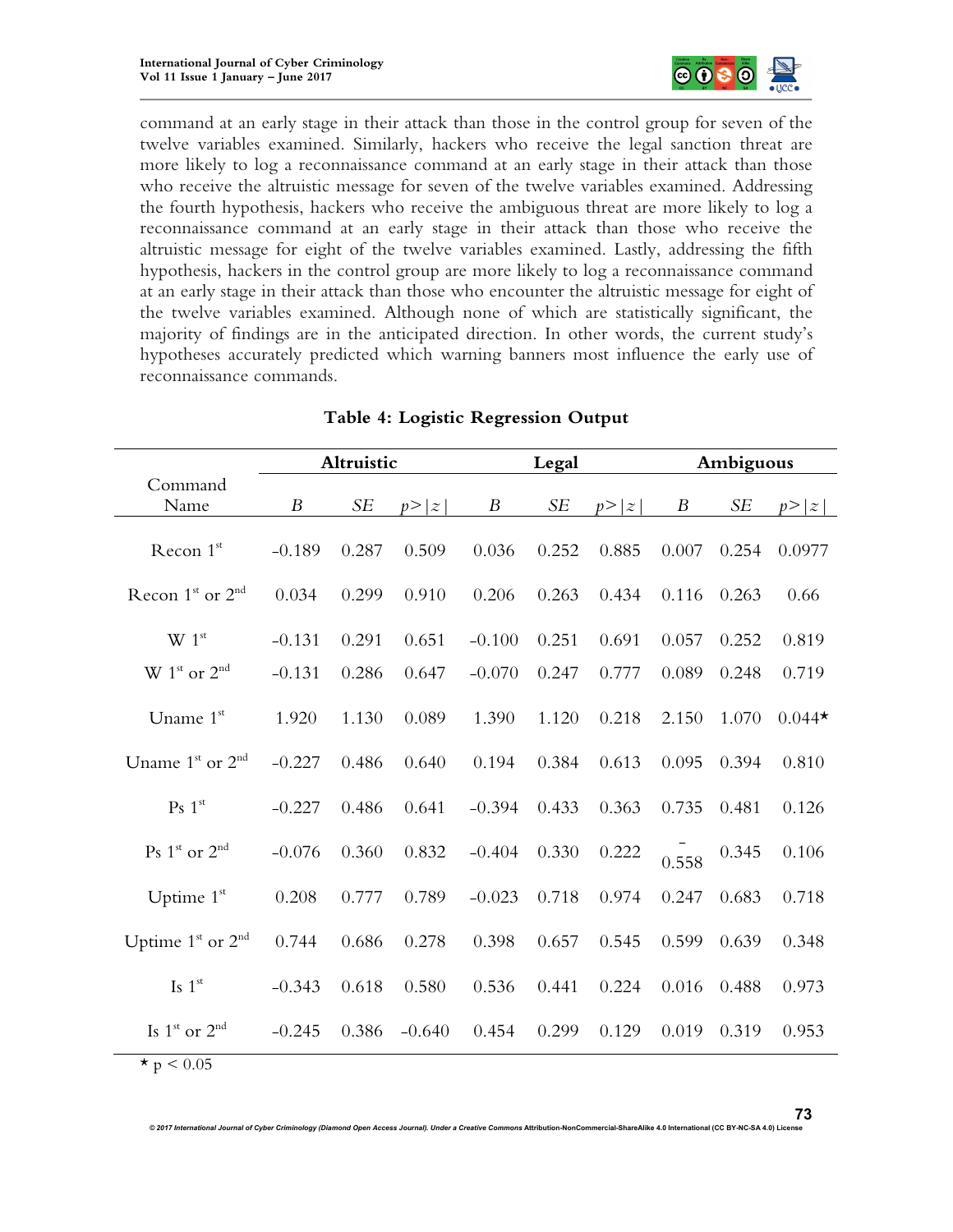A more in depth consideration of the percentages provides additional interesting findings. For example, 70% of those who receive the standard legal warning log a reconnaissance command as the first or second command within their attack, which is the large majority. An examination of individual commands show that some commands are used a great deal more than others across all of the treatment groups. For example, 46% of those who receive the ambiguous threat log W as the first or second command within their attack, whereas only 5% log Uptime. This is interesting because, as seen in Table 1, both commands inform the hacker on whether or not anyone else is logged onto the system. The decreased usage of the other reconnaissance commands is more intuitive since they do not directly relate to the existence of a capable guardian.

Table 4 displays the results of a series of logistic regressions. Support for the hypotheses were not found. As seen below, the various logistic regression models lack statistical significance, with the only significant finding being that those who encounter the ambiguous threat are more likely to log uname as the first command within their attack  $(b=2.15, SE=1.07, p=0.044)$ . In other words, encountering the ambiguous threat in comparison to not encountering a warning banner increases the odds of logging uname as the first command within an attack by 758.49%. However, it is likely that this finding gained statistical significance due to the small percentage of hackers who logged the command. It was only logged 17 times, which is the least of any of the various reconnaissance commands.

## **Discussion and Conclusion**

The current study examined the temporal order of various keystroke commands to determine if some keystroke commands are used as a tactical skill to avoid detection. The lack of statistical significance within the study does not serve as proof that particularistic restrictive deterrence does not exist in cyber space. Instead, a thoughtful post hoc analysis exemplifies certain limitations within the study, which may have masked its relevance. For example, the current study's data were collected from a Chinese computer system, which may have prevented a percentage of hackers from being able to read the content of the warning banners. If the hackers were not able to understand the message, it is intuitive to infer that it did not deter them.

In addition, the unit of analysis in the current study is the attack rather than the hacker, which limits the study in various ways. For example, it is possible that the same hacker compromised more than one honeypot, which threatens the validity of the study due to the possibility that a hacker encountered more than one warning banner. Moreover, Chan and Yao (2005) found that hackers are deterred by varying degrees based on their motivation to hack. More specifically, a hacker is less likely to be deterred when intrinsically motivated (Chan & Yao, 2005). The current study was unable to examine the hackers' motivation.

 Additional analyses aimed to examine the diminishing effects of warning banners on hackers' behavior during subsequent attacks would have made for a stronger study; however, this was not possible given that different hackers could potentially hack from the same IP address, and that the same hacker could potentially hack from different IP addresses. Future studies should examine the initial attack separately, as it is more likely that the deterrent effect will be pronounced.

*© 2017 International Journal of Cyber Criminology (Diamond Open Access Journal). Under a Creative Commons* **Attribution-NonCommercial-ShareAlike 4.0 International (CC BY-NC-SA 4.0) License**

**74**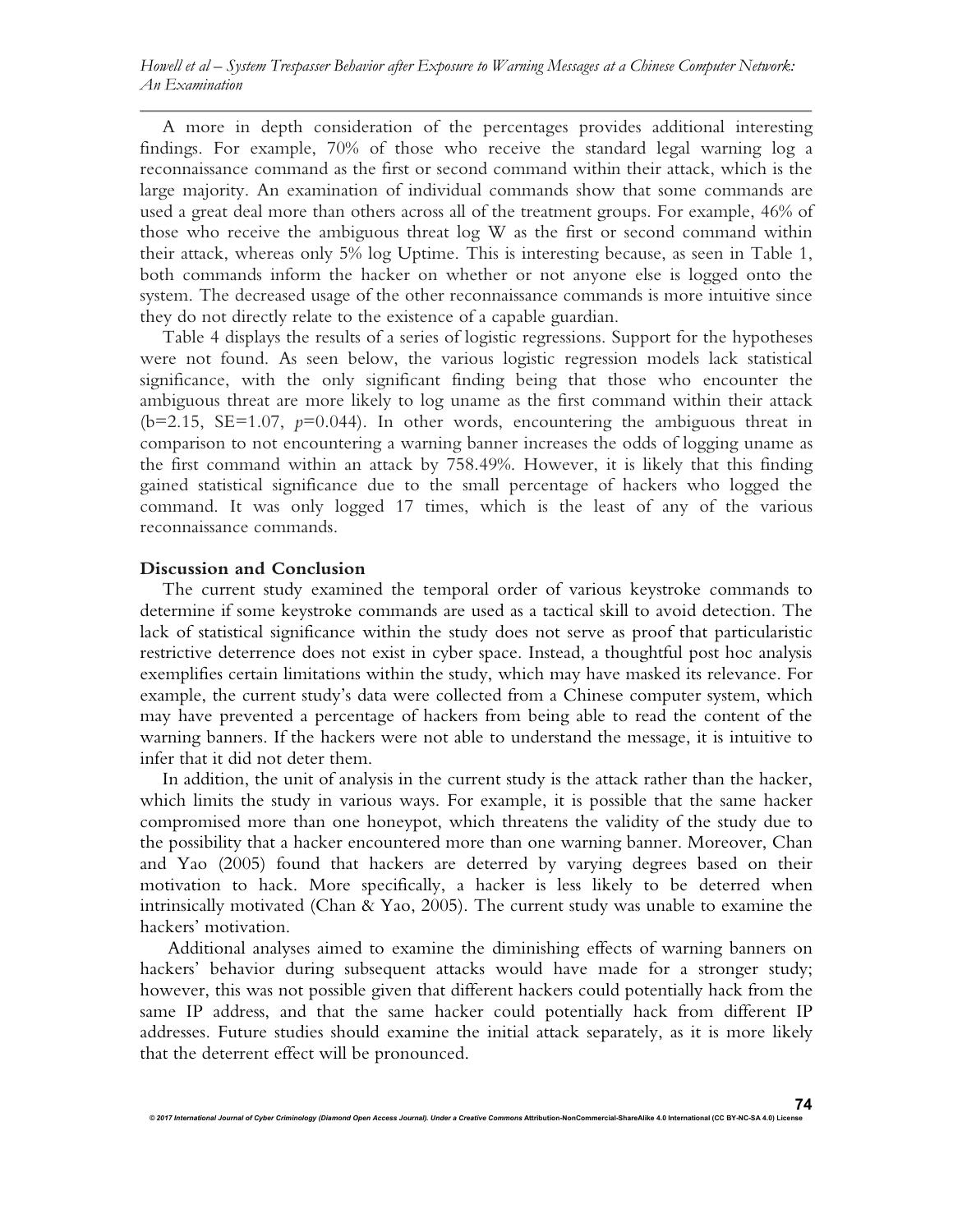

It is also likely that the current study failed to yield statistically significant results due to the deterrent effect that was observed in Maimon and colleagues' (2014) study and Jones' (2014) study. More specifically, it is likely that those who would have utilized tactical skills to avoid detection were instead completely deterred from logging any keystroke command. In addition, those who were not initially deterred likely placed greater emphasis on the perceived benefits than the perceived risks. Therefore, it is possible that the current study failed to capture existing restrictive deterrent effects due to a biased sample. Although it is not possible to conclude with any certainty, a plausible speculation is that inherent differences exist between those who encountered a warning banner and decided to attack the compromised computer and those who did not. Future studies should attempt to parse out these differences.

Lastly, future studies should examine other tactical skills that hackers use to avoid detection. It is entirely possible that hackers avoid detection in a number of ways. Better understanding the ways in which hackers avoid detection will not only advance scientific knowledge, but also inform system administrators on ways to protect their system from becoming compromised.

## **References**

- Beccaria, C. (1963). *On crimes and punishments* (introduction by H. Paolucci, Trans.). New York: Macmillan. (Original work published 1764)
- Becker, C. (1968). Crime and punishment: An economic approach. *Journal of Political Economy, 76*(2), 169-217.
- Chan, S. H., & Yao, L. J. (2005). An empirical investigation of hacking behavior. *Review of Business Information Systems*, *9*(4), 41-58.
- Cherbonneau, M., & Copes, H. (2006). 'Drive it like you stole it': Auto theft and the illusion of normalcy. *British Journal of Criminology*, *46*(2), 193-211.
- Choi, K. S. (2010). *Risk factors in computer-crime victimization*. El Paso, TX: LFB Scholarly Publishing.
- Coleman, S. (2007). *The Minnesota income tax compliance experiment: Replication of the social norms experiment.* MPRA Paper 5820. Munich, Germany: Munich University Library.
- Cromwell, P. F., & Olson, J. N. (2004). *Breaking and entering: Burglars on burglary*. Belmont, CA: Thomson/Wadsworth.
- Decker, J. F. (1972). Curbside deterrence?: An analysis of the effect of a slug-rejector device, coin-view window, and warning labels on slug usage in New York City parking meters. *Criminology*, *1*(2), 127-142.
- Eck, J. E., & Wartell, J. (1998). Improving the management of rental properties with drug problems: A randomized experiment. *Crime Prevention Studies*, *9*, 161-185.
- Even, L.R. (2000) *Honey pot systems explained*. Retrieved from http://www.sans.org/resources/idfaq/ honeypot3.php.
- Furnell, S. (2002). *Cyber crime: Vandalizing the information society*. London: Addison-Wesley.
- Gallupe, O., Bouchard, M., & Caulkins, J. P. (2011). No change is a good change?: Restrictive deterrence in illegal drug markets. *Journal of Criminal Justice*, *39*(1), 81-89.
- Geerken, M. R., & Gove, W. R. (1975). Deterrence: Some theoretical considerations. *Law & Society Review*, *9*(3), 497-513.
- Gibbs, J. P. (1968). Crime, punishment, and deterrence. *The Southwestern Social Science Quarterly*, *48*(4), 515-530.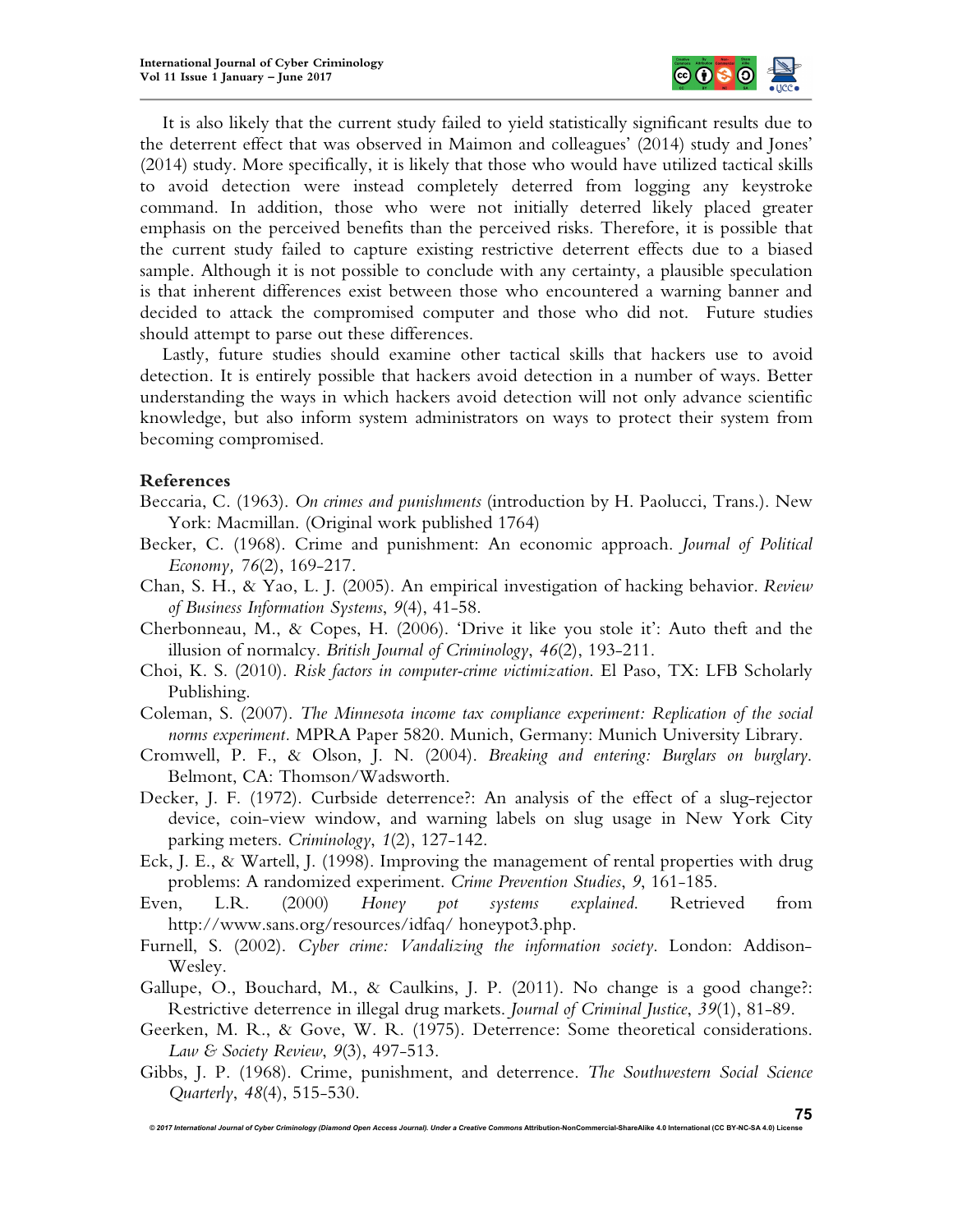*Howell et al – System Trespasser Behavior after Exposure to Warning Messages at a Chinese Computer Network: An Examination* 

Gibbs, J. P. (1975). *Crime, punishment, and deterrence*. New York, NY: Elsevier.

- Goffman, E. (1963). *Behavior in public places: Notes on the social organization of gatherings*. New York, NY: Free Press.
- Goodman, W. (2010). Cyber deterrence: Tougher in theory than in practice? *Strategic Studies Quarterly, 4*(3),102-135.
- Grabosky, P. N. (1996). Unintended consequences of crime prevention. *Crime Prevention Studies*, *5(1),* 25-56.
- Jacobs, B. A. (1993). Undercover deception clues: A case of restrictive deterrence. *Criminology 31*(2), 281-299.
- Jacobs, B. A. (1996a). Crack dealers and restrictive deterrence: Identifying narcs. *Criminology 34*(3), 409-431.
- Jacobs, B. A. (1996b). Crack dealers' apprehension avoidance techniques: A case of restrictive deterrence. *Justice Quarterly 13*(3), 359-381.
- Jacobs, B. A., & Cherbonneau, M. (2014). Auto theft and restrictive deterrence. *Justice Quarterly*, *31*(2), 344-367.
- Jacobs, Bruce A., & Miller, J. (1998). Crack dealing, gender and arrest avoidance. *Social Problems, 45*(4), 550–69.
- Jones, H. M. (2014). The restrictive deterrent effect of warning messages on the behavior of computer system trespassers. (Doctoral dissertation).
- Kahneman, D., & Tversky, A. (1979). Prospect theory: An analysis of decision under risk. *Econometrica: Journal of the Econometric Society*, *47*(2), 263-291.
- Kigerl, A.C. (2014). Evaluation of the CAN SPAM ACT: Testing deterrence and other influences of e-mail spammer legal compliance over time. *Social Science Computer Review, 33*(4), 440-458.
- Loughran, T. A., Paternoster, R., Piquero, A. R., & Pogarsky, G. (2011). On ambiguity in perceptions of risk: Implications for criminal decision making and deterrence. *Criminology*, *49*(4), 1029-1061.
- Lowman, J. (1992). Street prostitution control some Canadian reflections on the Finsbury Park experience. *British Journal of Criminology*, *32*(1), 1-17.
- Maimon, D., Alper, M., Sobesto, B., & Cukier, M. (2014). Restrictive deterrent effects of a warning banner in an attacked computer system. *Criminology*, *52*(1), 33-59.
- McAfee. (2014). Net losses: Estimating the global cost of cyber crime. Retrieved from http://www.mcafee.com/us/resources/reports/rp-economic-impact-cybercrime2.pdf.
- Paternoster, R. (1989). Absolute and restrictive deterrence in a panel of youth: Explaining the onset, persistence/desistance, and frequency of delinquent offending. *Social Problems*, *36*(3), 289-309.
- Paternoster, R. (2010). How much do we really know about criminal deterrence? *The Journal of Criminal Law and Criminology*, *100*(3), 765-824.
- Pogarsky, G., Piquero, A. R., & Paternoster, R. (2004). Modeling change in perceptions about sanction threats: The neglected linkage in deterrence theory. *Journal of Quantitative Criminology*, *20*(4), 343-369.
- Ponemon Institute. (2015). *2015 Cost of cyber crime study: United States*. Retrieved April 03, 2016, http://www.ponemon.org/blog/2015-cost-of-cyber-crime-united-states.
- Rämä, P., & Kulmala, R. (2000). Effects of variable message signs for slippery road conditions on driving speed and headways. *Transportation Research Part F: Traffic Psychology and Behaviour*, *3*(2), 85-94.

© 2017 International Journal of Cyber Criminology (Diamond Open Access Journal). Under a Creative Commons Attribution-NonCommercial-ShareAlike 4.0 International (CC BY-NC-SA 4.0) Lice

**76**